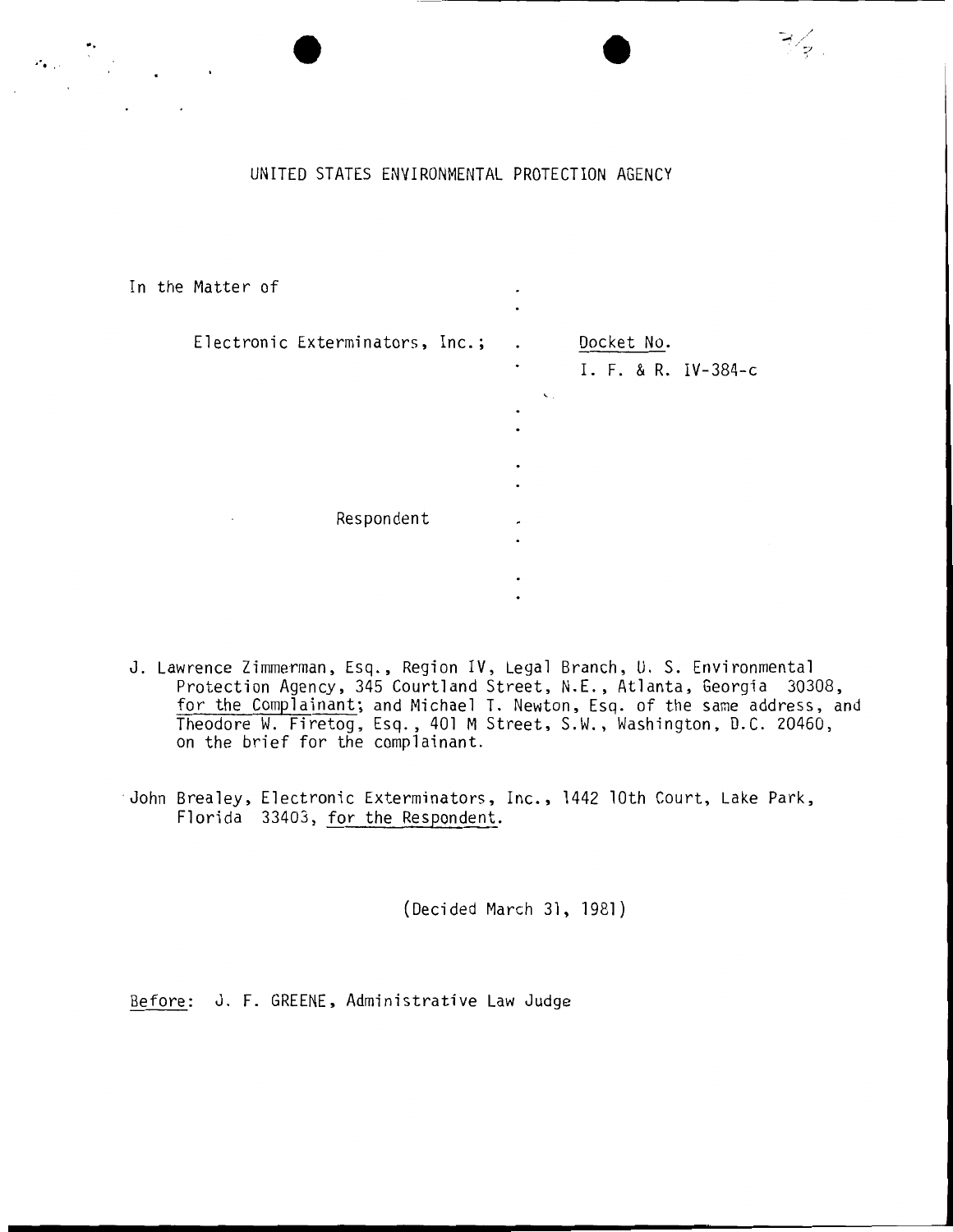## DECISION AND ORDER

This matter arises under 7 U.S.C. Section  $136$ , et seq., the Federal Insecticide, Fungicide, and Rodenticide Act, as amended (hereafter "the Act"), and regulations issued pursuant to authority contained therein, 40 C.F.R. Section 168.01 et seq. In this civil action, the Environmental Protection Agency, the complainant herein, seeks assessment of civil penalties against the respondent pursuant to 7 U.S.C. 136 1 (a)(1), Section  $14(a)(1)$  of the Act, for certain alleged violations of the Act.

The complaint herein alleges that on or about February 23, 1979, the respondent corporation held for sale two products, "devices" within the meaning of 7 U.S.C. l36(h), which were "misbranded" within the meaning of that term as it applies to pesticides, 7 U.S.C. l36(q) and devices, 40 C.F.R. § 162.15, because the labels thereon made claims for the products which the complaint further alleges were false and misleading 1/. It is unlawful, under the provisions of Section 12(a)(1)(F) of the Act, 7 U.S.C. 136j(a)(1)(F), for "any person in any State to ... hold for sale ... any device which is misbranded." Specifically, the complaint charges that the product "Exterma Pulse Nofleez" will not effectively control or eliminate fleas, and the product "Exterma Pulse Pest Control" will not effectively control mice, rats, roaches, and certain other pests. 2/ In addition, the complaint alleges that the establishment where the "Exterma Pulse Nofleez" was produced was not registered pursuant to Section 7 of the Act, 7 U.S.C. 136e, made applicable to producers of "devices" by 40 C.F.R. § 162.15, which constitutes a violation of Section 12(a)(2)(L), 7 U.S. C.  $136j(a)(2)(L)$ . 3/

- 2/ Paragraphs A-3 and B-2, part I of the complaint.
- *1f* Paragraph A-4 of the complaint.

 $T_{\bullet}$  . The set

l/ 7 U.S.C. 136(a)(1): "A pesticide is misbranded if (A) its labeling bears<sup>-</sup>any statement, design, or graphic design relative thereto or to its ingredients which is false or misleading in any particular." 40 C.F.R. § 162.15 makes this section applicable also to "devices."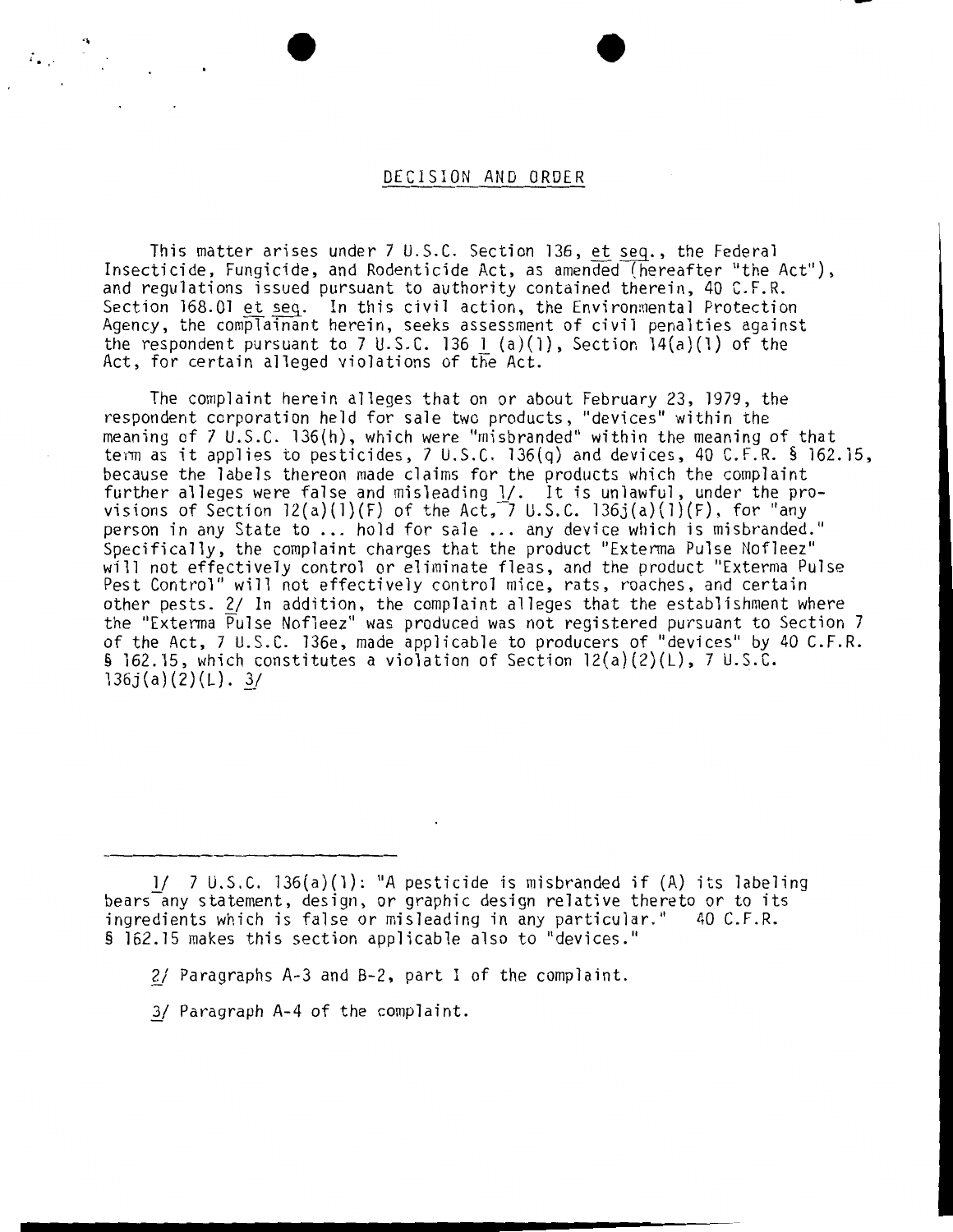$\cdot$  The respondent generally denies that the two products, which are claimed in promotional materials and labels to eliminate pests by electromagnetic pulses which disorient them, are misbranded, and asserts affirmatively that they do in fact control, under actual conditions of operation, the pests against which they are said to be effective; and, in response to the charge that the producing establishment was not registered, contends that (a) an official of the Environmental Protection Agency had told him it was not necessary to register, and (b) subsequent to the complainant's investigation, but some months before the issuance of the complaint, the establishment was in fact registered  $4/$ .

 $\mathcal{L}_{\mathbf{z},\mathbf{z}}$ 

The record shows that no tests of any kind -- in the usual sense of the word --<br>were performed upon the two devices here involved, either by the respondent or by the complainant. The allegations that neither of the products controls pests as claimed are based largely upon laboratory tests conducted by the National Bureau of Standards and personnel of the University of California at Davis and Riverside upon other devices which the complainant argues are essentially the same as the respondent's devices.

The testimony of the several experts on behalf of the complainant is persuasive that the devices tested are sufficiently similar to the respondent's devices to justify inferences that, at least under the same conditions as the test conditions, the same results, or lack thereof, are to be expected. Further, examining the entire record according to the standard applicable here, i.e. the preponderence of the evidence, Steadman v. Securities and Exchange Commission, United States Supreme Court No. 79-1266, February 25, 1981, 5/ it must be concluded that there is insufficient evidence upon which to base a finding that the test results are not applicable to pests living in their natural environment. The complainant's experts were unanimous in their opinions that nothing known about the insects and rodents in question suggests that their biological responses to the electromagnetic output of the strength shown here would be different in, for example, a warehouse, than they would be under laboratory test conditions. 6/ Accordingly, it will be held that the devices Exterma Pulse Nofleez and Exterma pest control are "misbranded," as that term is defined and made applicable to "devices" by the Act and regulations cited above.

5/ See slip opinion, particularly at pp. 5-11.

6/ The respondent, very ably represented by Mr. Brealey, who is the sole stockholder of the company which owns the respondent, offered evidence of Mr. Brealey's observations that the devices, when correctly installed, and under field conditions, do eliminate the target pests.

<sup>4/</sup> In February, 1979, the establishment was not registered; as of April<sup>-1</sup>0, 1979, registration was obtained. On September 5, 1979, the complaint in this matter was issued.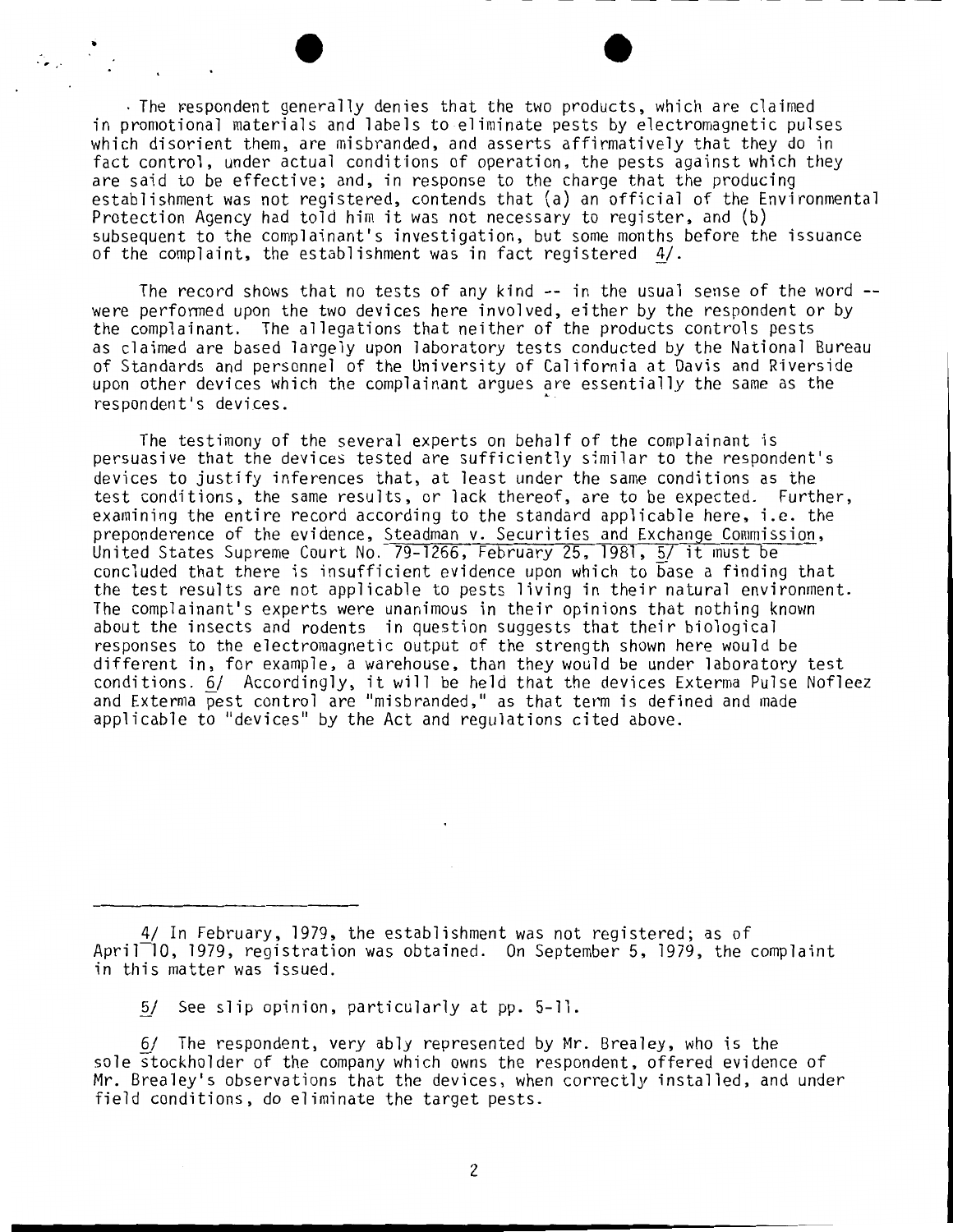With regard to the charge, admitted by the respondent, that the establishment was not registered with the Administrator of the Environmental Protection Agency, the record shows that the respondent did make an effort to find out what requirements applied in connection with devices, and was informed on August l, 1978, by the Agency's Pesticide Branch Chief that "devices are not required to be registered with EPA ... (T)hank you for your willingness to fully cooperate in this matter. We will be in touch with you if or when additional information is needed." 7/ Although the statement does relate to the registration of devices rather than to the registration of establishments that produce devices, the failure of this respondent to make the necessary distinction and appreciate that his establishment did have to be registered is not difficult to understand. 8/ Moreover, soon after the complainant's investigation, the respondent did register the establishment. Accordingly, considering all of the circumstances, it seems both reasonable and fair to assess no penalty for this violation of the Act and applicable regulations.

In considering the appropriateness of the penalties sought for the two "misbranding'' violations, it is noted that regulations issued by the Environmental Protection Agency pursuant to the Act provide for consideration of the gravity of the violation, the size of the respondent's business, and the effect of payment of the penalty as proposed on the respondent's ability to continue in business. In connection with the gravity of the violation, numerous factors may be taken into account, including the scale and type of use or anticipated use of the product, and evidence of good faith, or lack thereof, in the circumstances; the potential that the alleged acts have to injure persons or the environment; and the severity of such potential injury. In addition, the extent to which the applicable provisions of the Act were in fact violated may be considered. 39 Federal Register July 31, 1974, pp. 27712, 27718.

All of the above matters considered, including the evidence of the respondent's financial position, and there being no evidence of previous violations of the Act, it is determined that a penalty of \$500 per violation, i.e. for each "misbranded" device, should be assessed.

*1J* Respondent's Exhibit 1.

 $\mathbb{P}_{\mathbb{P}^1} \times \mathbb{P}^1$ 

8/ It is noted that a reading of the Act itself gives no suggestion that establishments that produce [or "prepare" or "process"] devices, 7 U.S.C. l36(w) , must register. Section 7 of the Act, 7 U.S.C. l36e, which relates to the registration of establishments, speaks only of pesticides, which are defined in such a way as to exclude devices. It is necessary to find 40 C.F.R. §162. 15, and then refer back to the Act, to determine that device establishments are within the terms of Section 7.

............ --------------------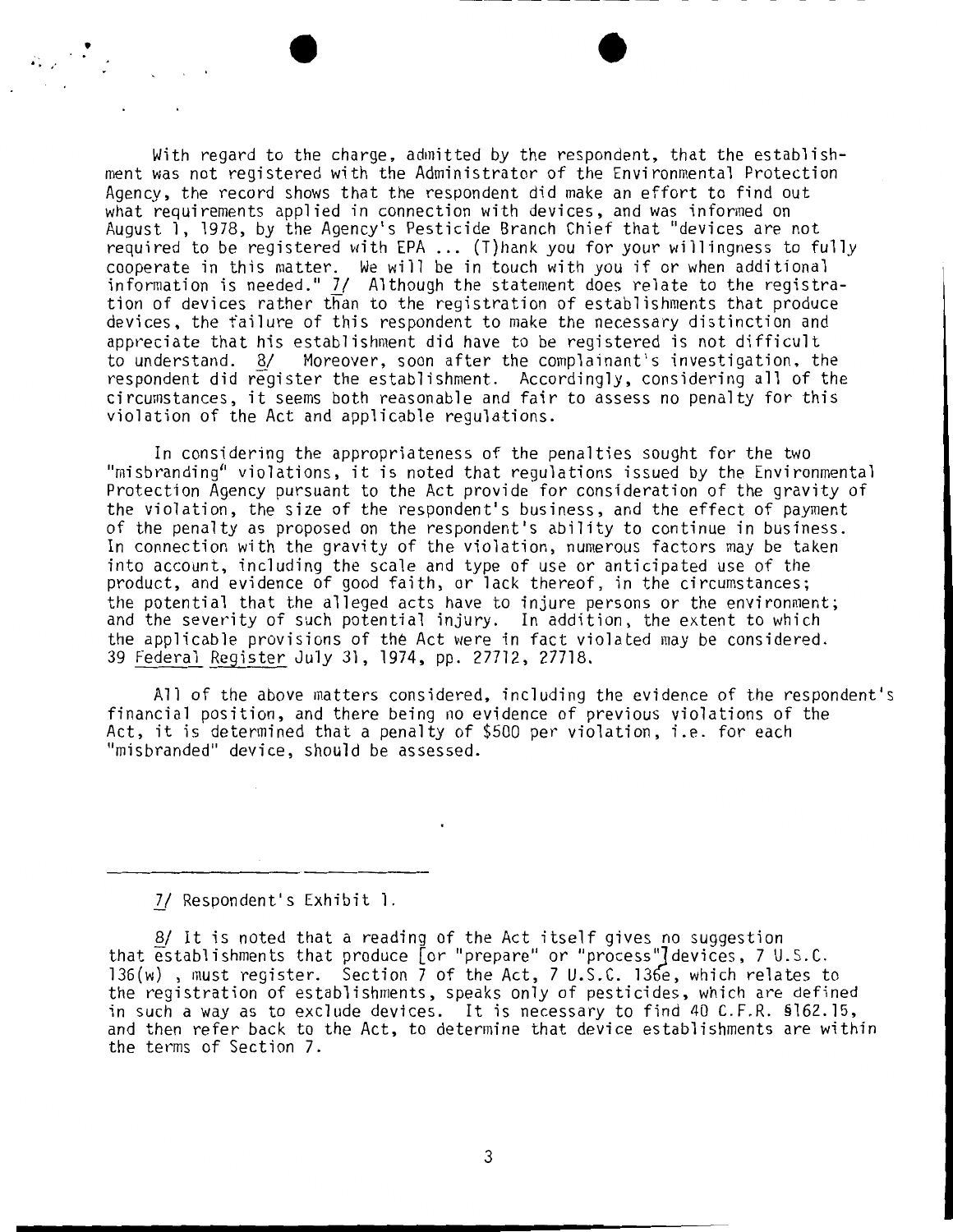## FINDINGS OF FACT AND CONCLUSIONS OF LAW

1. The respondent Electronic Exterminators, Inc. is a corporation organized, existing, and doing business under the laws of the State of Florida, having its principal place of business at 1442 lOth Court, Lake Park, Florida 33403, with gross sales for the year 1978 of less than \$100,000.

 $\mathcal{L}_{\mathcal{A}}\subset\mathcal{L}_{\mathcal{A}}$ 

2. At all relevant times herein the respondent has been engaged in the promotion, sale, and distribution of the products Exterma Pulse Nofleez and Exterma Pulse Pest Control, "devices" within the meaning of 7 U.S.C. 136(h); is a "person" within the meaning of 7 U.S.C. l36(s), and is therefore subject to the provisions of the Act. At all relevant times, the respondent has been a "producer" within the definition of 7 U.S.C. 136(w), which includes persons who "prepare" or "process" a "device".

3. On or about February 23, 1979, the respondent held for sale the abovenamed devices in an establishment that was not, on that date, registered as provided by 7 U.S .C. 136e and 40 C.F.R. §162. 15; the respondent was therefore in violation of those provisions until April 10, 1979, but no penalty will be assessed therefor.

4. The device Exterma Pulse Nofleez bears a label which claims that device effectively controls fleas and will eliminate them within a matter of weeks; the device Exterma Pulse Pest Control bears a label which claims that the device will effectively control mice, rats, and roaches, among other pests.

5. The above named devices do not effectively control the pests which the labeling on the products claims that they control, and, accordingly, they are "misbranded", as the term is defined at  $7 \cup .5.C.$  136 (q)(1), as made applicable by 40 C.F.R. § 162.15, in violation of 7 U.S.C. l36j(a)(l)(F), Sec. 12(a)(l)(F) of the Act.

6. Therefore, the respondent, a distributor of the above-named "devices", who is in violation of provisions of the Act, may be assessed a civil penalty in accordance with 7 U.S.C. 136 1 (a) $(1)$ , Sec. 14 $(a)(1)$  of the Act.